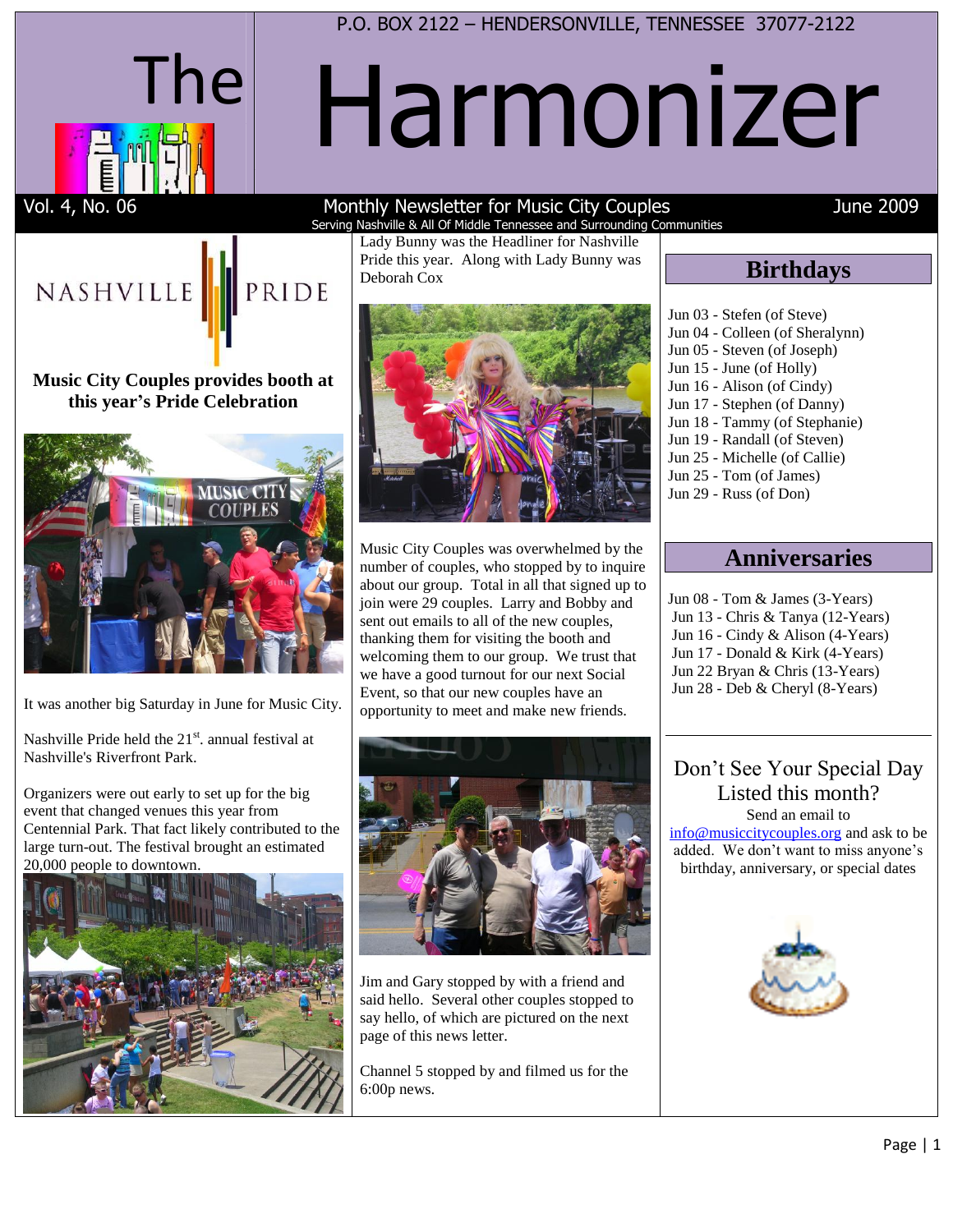

Our thanks to Chris and Tanya for stopping by and assisting with greeting our guests. Tanya was able to stay by while Channel 5 asked some questions and did a sweep of our products and booth





Our thanks to Steve and Todd for helping out and taking time while Channel 5 interviewed Bobby, Tanya, and Larry



### Vol. 4, No. 05 **Monthly Newsletter for Music City Couples** May 2009 May 2009

 Serving Nashville & All Of Middle Tennessee and Surrounding Communities Cox is a Toronto-based singer/actress who has returned to the world of R&B with her new album "The Promise." Her first album, Deborah Cox, was released in 1995, and achieved platinum status, yielding R&B/pop hits like "Who Do U Love?," "Sentimental" and "Where Do We Go From Here."



In 1997, she scored her first big dance hit with "Things Just Ain't the Same" from the "Money Talks" soundtrack.

Her second Arista release, One Wish (1998) also achieved platinum sales, garnering the two smash hits, "We Can't Be Friends" and "Nobody's Supposed To Be Here," which holds the record for being the longest running #1 R&B single for 14 consecutive weeks.



Debra Cox on stage



Larry Greeting the public and talking with the couples that stopped by for additional information on Music City Couples.

Portland Mayor Cleared Of Teen Sex Allegations



There's no credible evidence that Portland Mayor Sam Adams broke the law in his 2005 relationship with a teenager, Oregon's attorney general said Monday.

Adams, who is openly gay, has admitted that while campaigning for mayor, he lied about his relationship with Beau Breedlove, but he denies they were involved in a sexual relationship before Breedlove was 18.

Breedlove said he was 17 when he and Adams first kissed, but Attorney General John Kroger said in a report that Breedlove's account of the relationship lacked credibility because of past inconsistent statements and a prior felony conviction, as well as evidence he sought financial gain from the scandal.

"At times, a responsible prosecutor may seek to charge an individual with a crime based solely on the uncorroborated testimony of a single witness," Kroger wrote. "However, a responsible prosecutor will do so only when there are no serious questions about the credibility of the witness's account."

Kroger also looked into whether Adams hired a reporter from the Portland Mercury for a position on his staff in an effort to cover up the relationship with Breedlove, but found no evidence to merit a criminal charge.

The report also considered whether Adams asked for campaign contributions under false pretenses but again found no evidence of a crime.

Page | 2